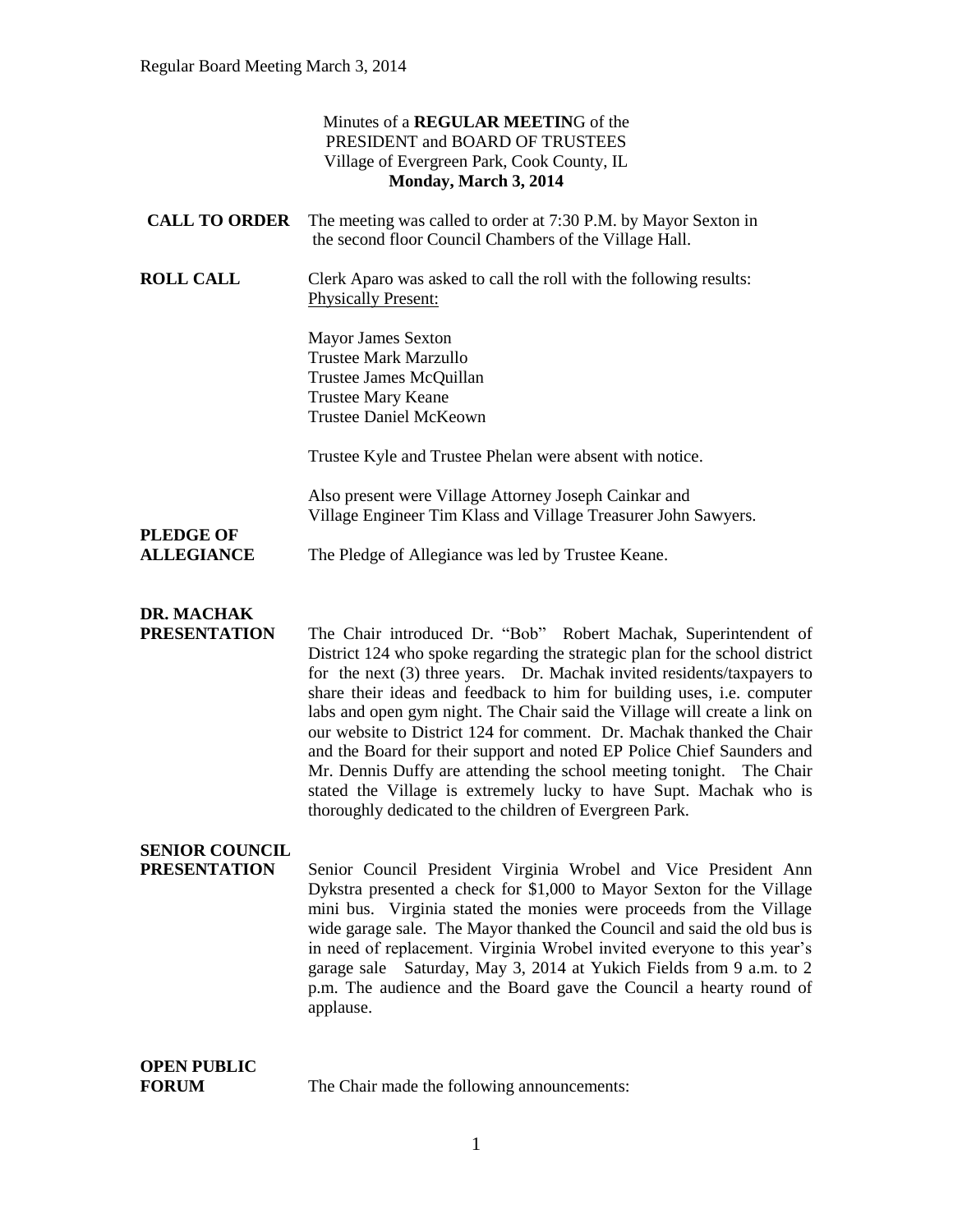- 1. Presentation from Senior Council President Virginia Wrobel and Vice President Ann Dykstra to the Village for \$1,000. Mayor Sexton accepted the donation stating a new bus is in the works.
- 2. Free Income Tax preparation is provided by Office of Citizens Services Monday thru Friday, call OCS for an appointment.
- 3. Queen of Martyrs will host its annual 5K Run/Walk Saturday March 8, 2013 at 9:00 a.m.
- 4. The Fraternal Order of Police EP Lodge No. 27 will host a Fish and Sports Show on Friday, March 21, 2014 from 7-11 p.m. at Bourbon Street. \$20.00 admission includes buffet, beer, wine, soda, raffles, prizes sporting vendors and more. Advance tickets available at the EP Police Department.
- 5. Lions Club pancake breakfast is Saturday, March 15, 2014 at EP High School from 7 a.m. to noon. Adults \$5.00 and children under 12 tickets are \$2.00.
- 6. Read a portion of a letter from Larry Ruehl, recognizing his great neighbors Tom and Megan Marsan. They have helped Mr. Ruehl and his wife with his dog and snow shoveling and a variety of other good deeds.
- 7. Congratulations to Sarah Klawitter for finishing  $13<sup>th</sup>$  in a State wide bowling meet. One spot shy of becoming a medalist and earning All- State honors. Sarah finished her high school career to become the Southland's top bowling finisher with 2,588 pins over 12 games at the Cherry Bowl.
- 8. Congratulations to Colleen Elzinga and Christopher Cericola, son of EP Deputy Clerk Kim Cericola for being nominated for the IHSA All-State Academic Team. These students have participated in more than two IHSA sports and currently rank #1 and #2 in their graduating class.

#### **OPEN PUBLIC**

Mr. Peter Zic, 9200 Block of Albany suggested the Village prepare a petition to the CSX railroad signed by all the residents to get their attention. The Chair responded an ordinance will be passed later tonight allowing the village to charge \$250.00 per hour for ambulance and fire personnel and \$75.00 per hour for Police and Public Works personnel used during the blocking of traffic and downed gates. The Chair noted the FCC regulates the railroads not the local municipality.

Mr. Zic also questioned the outcome of the Police discrimination lawsuit recently reported on FOX news. The Chair answered there was no lawsuit just a fabricated story.

Mr. Reid Nolan, 2700 block of  $97<sup>th</sup>$  Street questioned how to get a stop sign on the corner of his block. The Chair answered he should get a petition and submit it to the board for approval.

**REGULAR** 

**AGENDA** Motion by Trustee Marzullo second by Trustee Keane to waive the reading of the minutes of the February 17, 2014 Regular Meeting of the President and Board of Trustees and approved as presented was passed by unanimous voice vote and so ordered by the Chair.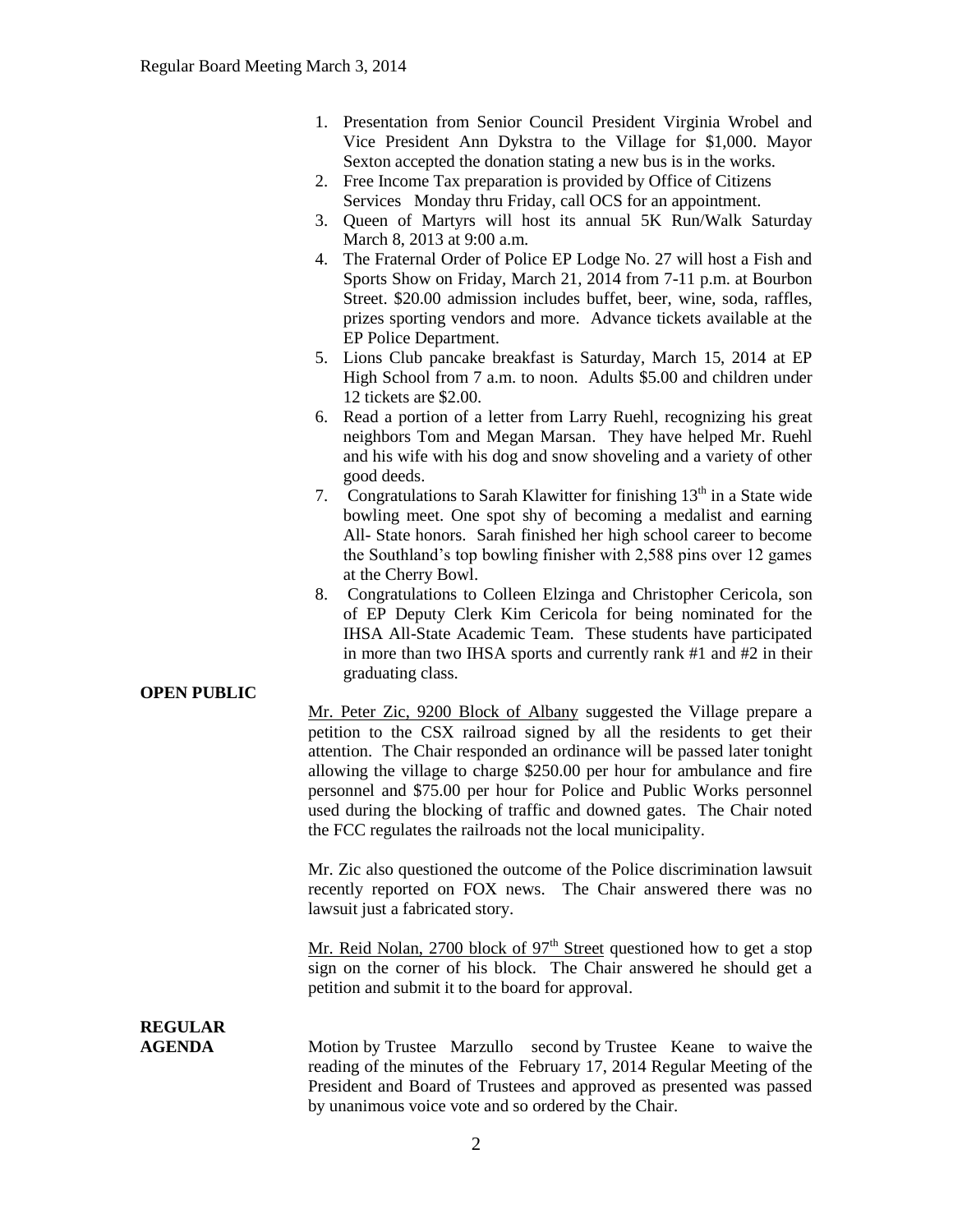### **RESOLUTION**

**NO. 9-2014** Motion by Trustee McQuillan second by Trustee McKeown to approve **Resolution NO. 9-2014** with expenditures of the General Corporate Fund of \$ 501,651.41 and Sewer and Water Fund in the amount of \$ 711,580,38 and the  $95<sup>th</sup>$  Street TIF \$ 73,862,78 and the Street Bond Fund, \$ 39,500.00 for a total of \$ 1,326,594.57. Upon roll call, voting YES: Trustees Marzullo, McQuillan, Keane and McKeown; voting NO: NONE. The motion was passed and so ordered by the Chair.

# **WATER COLLECTORS**

**REPORT** Motion by Trustee Marzullo second by Trustee McKeown to approve the Water Collector's report for **February 2014** for information and file in the amount of \$ 443,409.23. The motion was passed by unanimous voice vote and so ordered by the Chair.

#### **VILLAGE COLLECTORS REPORT**

Motion by Trustee McQuillan second by Trustee Keane to approve the Village Collector's report for **February 2014** for information and file in the amount of \$1,947,242.61. Trustee Marzullo noted property tax monies of \$ 789,000 are included. The motion was passed by unanimous voice vote and so ordered by the Chair.

# **BUSINESS**

**CERTIFICATES** Motion by Trustee McKeown second by Trustee McQuillan to approve the business license application for You Glow Girl to operate a custom air brush spray tanning business located at 9500 S. Avers, Suite #1. The Chair noted Bridget is part of the Carey family and he is glad to see them back in business in Evergreen Park. Upon roll call, voting YES: Trustees McQuillan, Keane, McKeown, and Marzullo; voting NO: NONE. The motion was passed and so ordered by the

## **ORDINANCE**

**NO. 5-2014** Motion by Trustee Marzullo second by Trustee McQuillan to approve **ORDINANCE NO. 5-2014 " AN ORDINANCE AMENDING CHAPTER 5, BUILDING AND BUILDING REGULATIONS, BY ADDING ARTICLE IX, EROSION AND SEDIMENT CONTROL, TO THE EVERGREEN PARK MUNICIPAL CODE."** The Chair noted the IEPA has requested this from the Village. Upon roll call, voting YES: Trustees Keane, McKeown, Marzullo and McQuillan; voting NO: NONE. The motion was passed and so ordered by the Chair.

## **ORDINANCE**

**NO. 6-2014** Motion by Trustee McKeown second by Trustee Keane to approve **ORDINANCE NO. 6-2014 " AN ORDINANCE AMENDING CHAPTER 13, MOTOR VEHICLES AND TRAFFIC, OF THE EVERGREEN PARK MUNICIPAL CODE, BY ADDING ARTICLE XIV, RAILROAD OCCURRENCES."** The Chair stated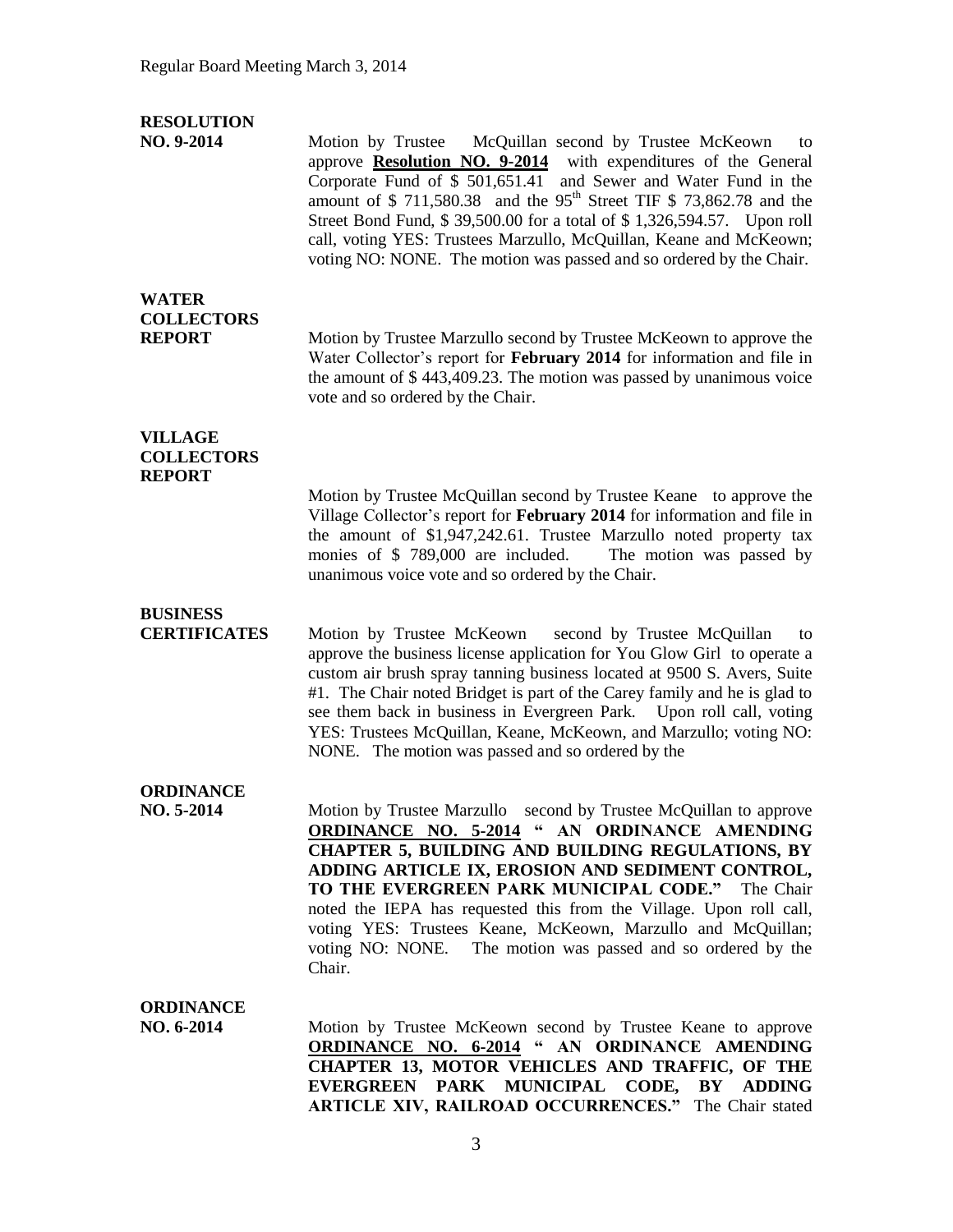anywhere between 25,000 and 30,000 cars use Kedzie Avenue and there have been 106 incidents of railroad crossing blocking and gate problems since July of 2013. This will allow the Village to charge the railroad for train incidents. Upon roll call, voting YES: Trustees McKeown, Marzullo, McQuillan and Keane; voting NO: NONE. The motion was passed and so ordered by the Chair.

### **ORDINANCE NO. 7-2014** Motion by Trustee McQuillan second by Trustee Marzullo to approve **ORDINANCE NO. 7-2014, " AN ORDINANCE AMENDING CHAPTER 5, BUILDING AND BUILDING REGULATIONS, BY ADDING ARTICLE X, POST CONSTRUCTION STORM WATER RUNOFF, TO THE EVERGREEN PARK MUNICIPAL CODE."**  The Chair noted the Water Reclamation District has required this ordinance for new water detention rules. Upon roll call, voting YES: Trustees Marzullo, McQuillan, Keane and McKeown; voting NO: NONE. The motion was passed and so ordered by the Chair.

# **ORDINANCE**

**LEASE** 

**NO. 9-2014** Motion by Trustee McQuillan second by Trustee McKeown to approve **ORDINANCE NO. 9-2014, " AN ORDINANCE OF THE VILLAGE OF EVERGREEN PARK APPROVING A FIRST AMENDMENT OF GROUND LEASE DATED MAY 4, 2009, BETWEEN THE VILLAGE OF EVERGREEN PARK AND UNITED STATES CELLULAR OPERATING COMPANY OF CHICAGO, LLC FOR THE PROPERTY LOCATED AT 9558 SOUTH MAPLEWOOD, EVERGREEN PARK, ILLINOIS."** The cell tower is being taken over by Sprint. Upon roll call, voting YES: Trustees McQuillan, Keane, McKeown and Marzullo; voting NO: NONE. The motion was passed and so ordered by the Chair. **EPAA**

**REQUEST** Motion by Trustee Marzullo second by Trustee Keane to approve the request from Evergreen Park Athletic Association to extend the lease on Norris Field for the 2014 baseball season. Upon roll call, voting YES: Trustees Keane, McKeown, Marzullo and McQuillan; voting NO: NONE. The motion was passed and so ordered by the Chair.

#### **ENGINEER'S REPORT** Tim Klass stated he had no report. **ATTORNEY'S REPORT** The Attorney had no report.

**DEPT HEADS** OCS Director, Mary Ann Diehl reports a trip to New Orleans is scheduled for March  $5 - 15$ , 2014.

> Mr. Jim Feltz, Youth Director noted open gym on Friday nights is averaging at least 30 kids. He added there have been requests from seniors to help move furniture. The high school informed Mr. Feltz that due to insurance constraints active athletes cannot be used to move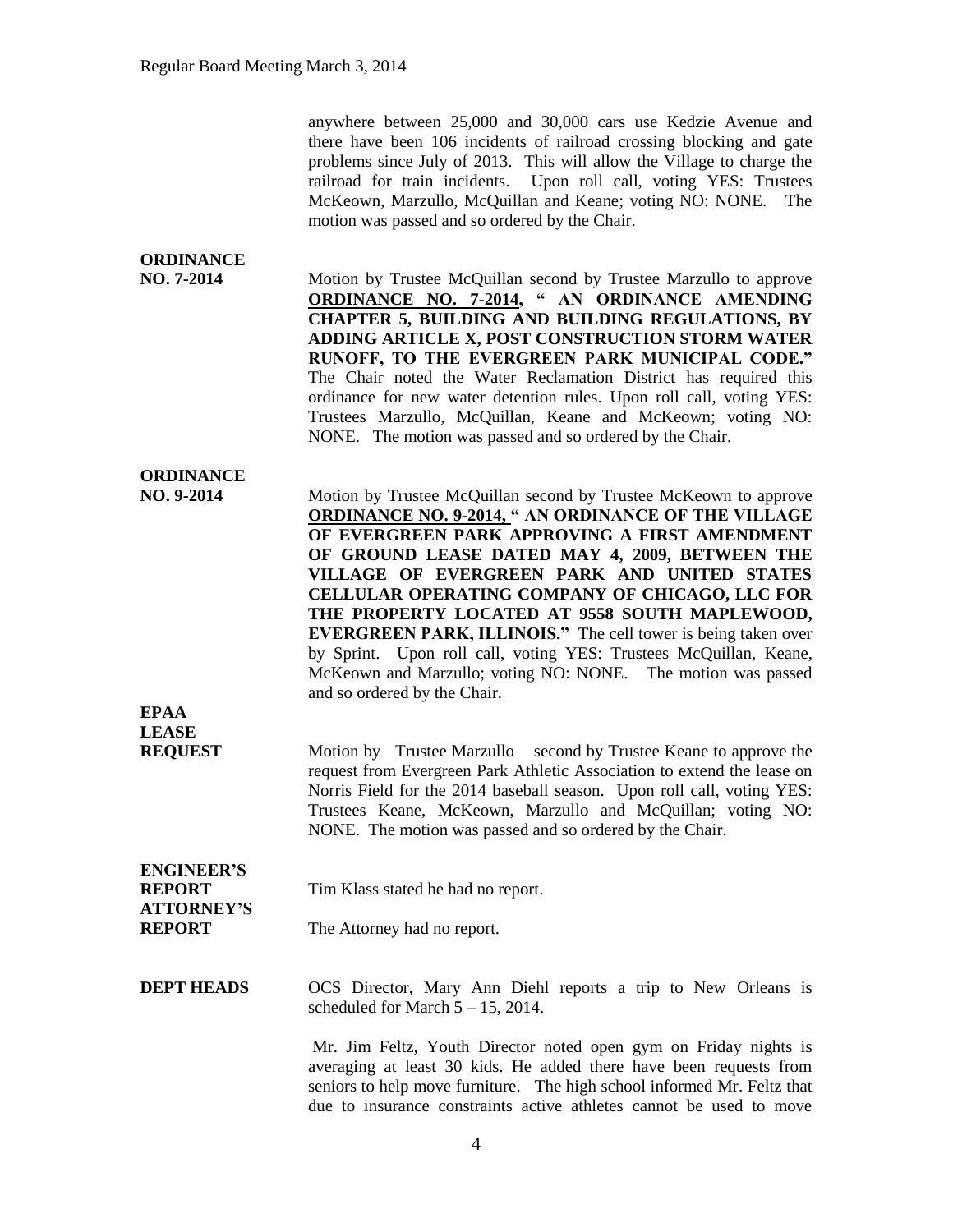furniture. He stated the American Pediatric Babysitting class will begin in a one month.

The Chair once again commended the Public Works employees for jobs well done during the recent snow storms and water main breaks. Mike Knieps, Water Department stated due to the extreme cold weather people should still leave a small trickle of water running in the house.

Fire Chief Kleinhaus noted during the time change next week it is a good time to change the batteries in smoke detectors and in carbon monoxide detectors. Unfortunately, recent house fires in Oak Lawn resulted in fatalities where smoke detectors were not working. The Chair reminded everyone to check the actual detectors for expiration dates; not just the batteries. Chief Kleinhaus stated the Fire Department has a both detectors available at the Fire House.

#### **2013 TURF MAINTENANCE BID**

Motion by Trustee Marzullo second by Trustee Bosch to approve the request from PW Director Lorenz to award the  $95<sup>th</sup>$  & Washtenaw (Mariano's) Traffic Signal from the only bidder of Meade Electric in the amount of \$ 336,774.42. Meade is the contractor for IDOT and maintains all the traffic signals in this area. Upon roll call, voting YES: Trustees McKeown, Marzullo, McQuillan and Keane; voting NO: NONE. The motion was passed and so ordered by the Chair

# **SOLICIT**

**PAVING BIDS** Motion by Trustee Marzullo second by Trustee Keane to approve the request from PW Director Lorenz to upgrade the computer control units for the pump station. This is a specialty item by Automatic Control Services is in the amount of \$ 21,843.00. Upon roll call, voting YES: Trustees Marzullo, McQuillan, Keane and McKeown; voting NO: NONE. The motion was passed and so ordered by the Chair

**MISC.** The Chair noted a payout to United Meters in the amount of \$ 115,064.73. NO BOARD ACTION NEEDED. The Chair added there was a meeting last Thursday with the developer for the Plaza and Carson's and progress is being made.

**ADJOURNMENT** With nothing further to come before this meeting, motion by Trustee Marzullo second by Trustee McQuillan that this Regular Meeting of the President and Board of Trustees adjourn. Upon roll call voting YES: Trustees McQuillan, Keane, McKeown and Marzullo voting NO: None. The motion was passed and so ordered by the Chair at 8:10 P.M.

\_\_\_\_\_\_\_\_\_\_\_\_\_\_\_\_\_\_\_\_\_\_\_\_\_\_\_\_\_\_\_\_\_\_\_\_\_\_\_\_

Catherine T. Aparo, CMC, Village Clerk